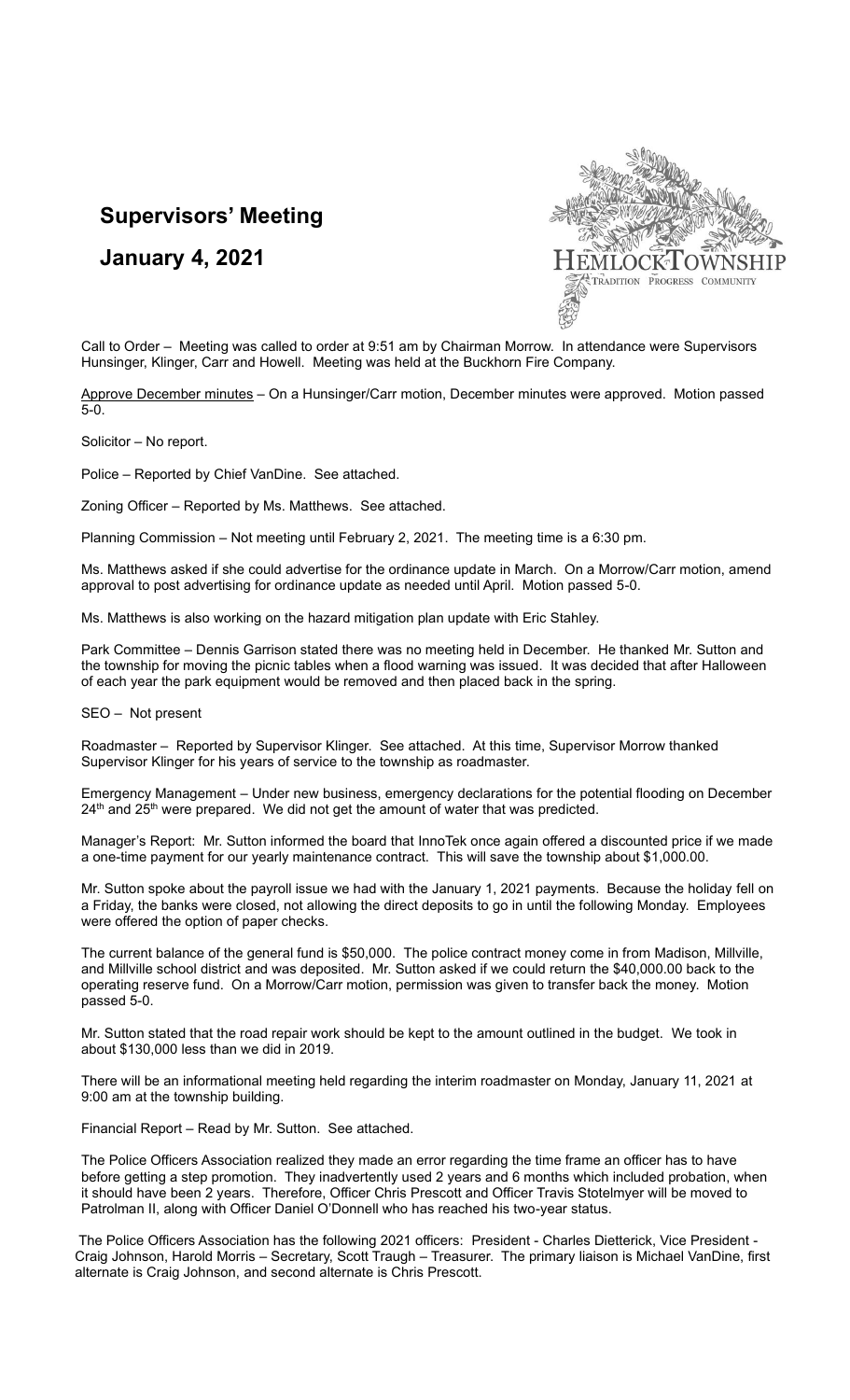#### **Citizen's Comments:**

**Reverend Moore, Fernville:** Thanked Supervisor Klinger for the excellent job he did as roadmaster. He also thanked Mr. Sutton and Chief VanDine for doing good work.

**Julie Klinger, Maggie Springs:** Asked if road dust oil will be offered this year and was told yes. She also stated that there is a problem on Frost Valley Road regarding run off. Supervisor Klinger told her it was a state road, so they need to contact the state.

**Jean Leighow, Frosty Valley Road:** Asked if the state was notified, and then someone was in an accident, can the state be sued? Solicitor Lewis said there are only certain things that you can sue the state for. The driveway was recently redone and that is when the problem started. Supervisor Klinger said to call the state when they see the water running down, and the state can come and see what the problem is.

Julie Klinger then asked Chief VanDine why she saw a Scott Township police car covering for the township when Chief VanDine stated that even though we cover Madison and Millville, our township would not lose any coverage. Ms. Klinger stated she asked back in February 2020, for the cost of the police coverage for Madison and Millville expense versus income. She then asked if a supervisor would oversee her getting the information. Supervisor Howell volunteered. Mr. Sutton gave a brief description of how the township comes up with an amount for the police contracts for Madison and Millville.

Officer Traugh explained that there was a call that involved keeping multiple people in custody and had two officers on. Scott Township came to aid the officers. Officer Traugh was not on duty, but he went to the call as the assistant fire chief and cleared Scott Township from the scene.

**Denny Garrison, Spring Garden Ave.**- Mr. Garrison asked to have the 2020 budget revenue/expenses supplied to him by Mr. Sutton.

### **Old Business:**

**1. License Plate Reader** – The reader was ordered and received. Waiting for some red tape to be completed by the State Police.

#### **New Business:**

- **2. 01-04-2021C Resolution PMRS Contribution waiver** An annual resolution to have officer contributions to the pension waived. The state aid covers most/all of the pension cost. On a Morrow/Hunsinger motion, Resolution 01-04-2021C was approved. Motion passed 5-0.
- **3. 01-04-2021D Resolution Cafeteria Plan** This is an annual resolution we do to allow pretax health care and Aflac. On a Carr/Hunsinger motion, Resolution 01-04-2021D was approved. Motion passed 5-0.
- **4. FMLA** For employee health care reasons, this document was completed and is on file.
- **5. Police Officer Promotion** Chief VanDine informed Mr. Sutton that Officers Prescott, Stotelmyer and O'Donnell have reached their two-year status and should be considered for promotion to Patrolman II. On a Klinger/Hunsinger motion, approval was given for step promotions for the above-named officers as of January 1, 2021. Motion passed 5-0.
- **6. Emergency Declarations** Emergency declarations are required regarding the December 16, 2020 winter storm Gail and the flooding predicted for December 24, 2020. On a Carr/Howell motion, the two emergency declarations were ratified. Motion passed 5-0.
- **7. Citizen complaint – damaged property** A citizen from Maple Avenue contacted Mr. Sutton to ask if she might be reimbursed for damaged Christmas decorations. She stated that an inflatable decoration was dragged by the snowplow and ruined. On a Morrow/Klinger motion, Mr. Sutton was directed to contact her and apologize, but she will not be reimbursed. Motion passed 5-0.
- **8. Police car decal** Mr. Sutton stated that there is a concern regarding the Millville School decal on the new police car. Supervisor Morrow felt that it should be on the School Resource Officer's car since it is parked at the school. Chief VanDine's reasoning was that Millville School District pays the township \$88,000 for police contract and the showing of the decal was just a gesture of customer service. Supervisor Hunsinger does not think the township police cars should be advertising for any school, plus this was not approved at the meeting. Chief VanDine stated that he and Mr. Sutton looked at it and thought it was appropriate. After further discussion, a Hunsinger/Morrow motion was made to move the decal to the school resource officer's car and that no other decals are to be placed without the prior approval of the supervisors. Motion passed 4-1, with Supervisor Klinger voting nay.